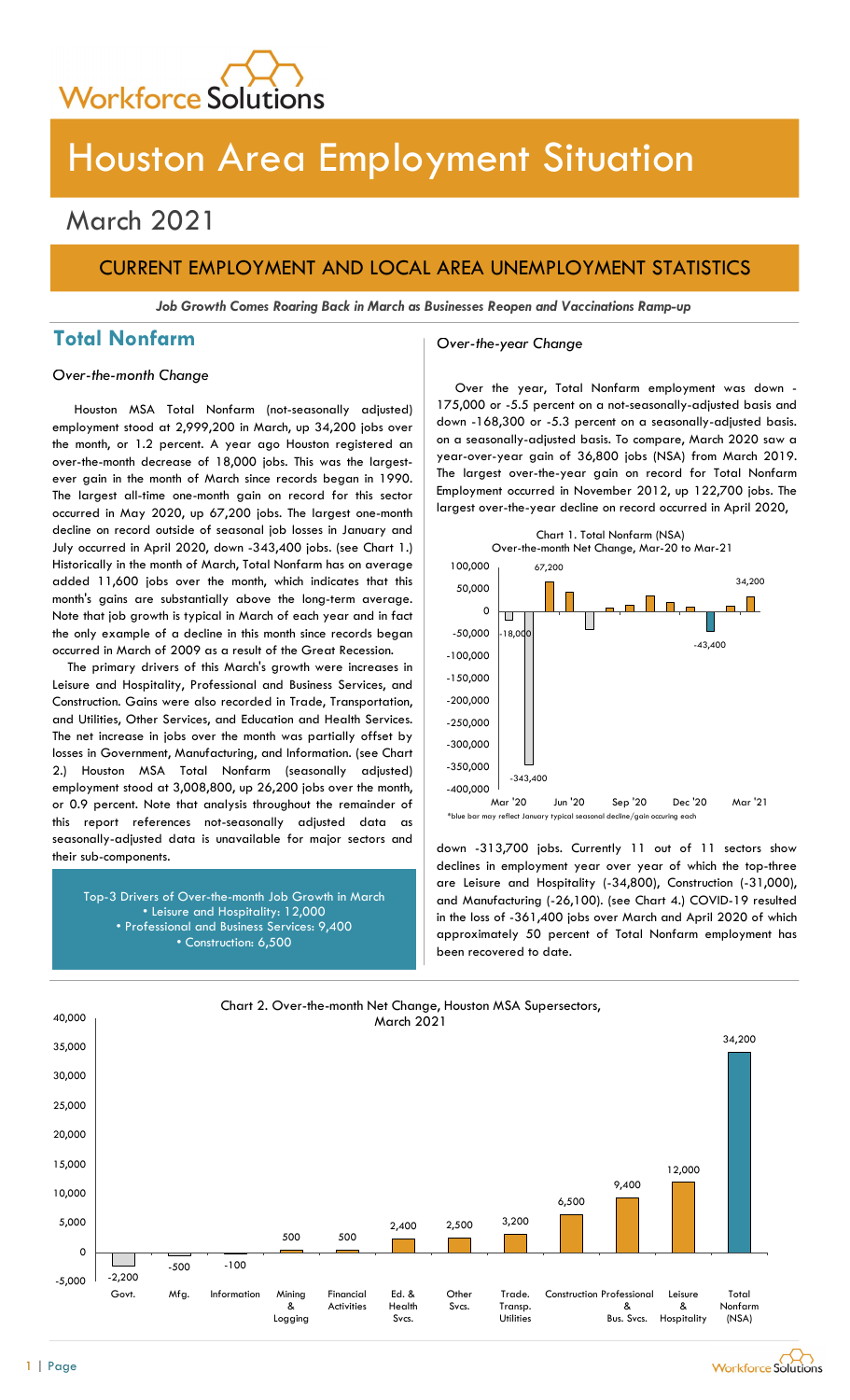## Houston Area Employment Situation

### March 2021

### Previous Month's Revisions

Total Nonfarm employment was revised upward by 5,800 jobs for a January to February larger net gain of 12,700 compared to an original estimate of 6,900 jobs. An upward revision of +3,000 jobs in Education and Health Services was the largest contributor followed by Trade, Transportation, and Utilities (+2,900) and Manufacturing (+2,800). Downward revisions in Professional and Business Services (-1,300), Other Services (-1,200), and Government (-500) provided a partial offset of the overall upward revision to Total Nonfarm employment. (see Chart 5.)

> Top-3 Drivers of Over-the-year Job Loss in March • Leisure and Hospitality: -34,800 • Construction: -31,000 • Manufacturing: -26,100







Chart 4. Over-the-year Net Change, Houston MSA Supersectors, March 2020 to March 2021



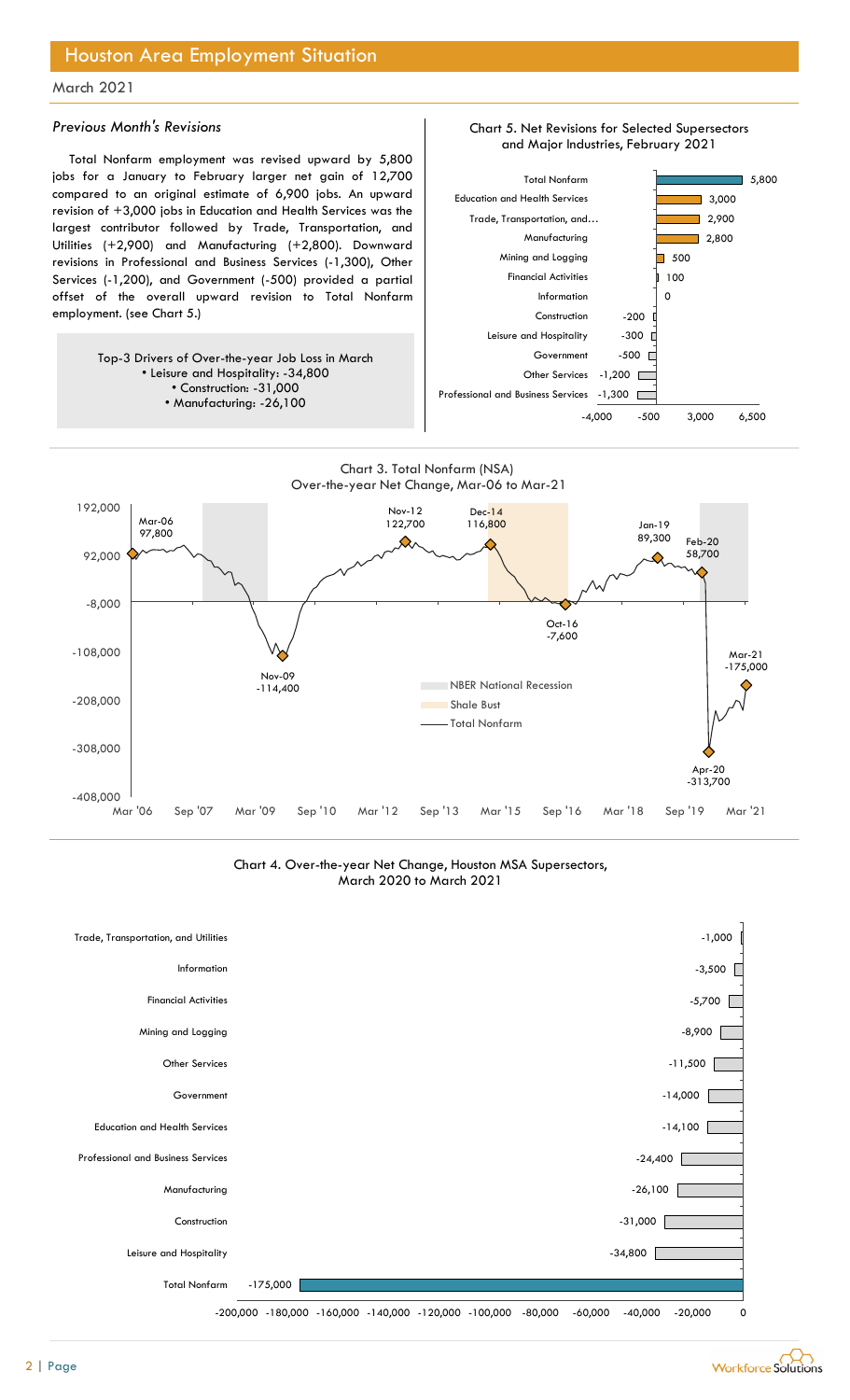## Supplemental Commentary

After a less than stellar February jobs report based on intial estimates, Houston's job market showed considerable strength in March most likely due to the full reopening of the economy towards the middle of the month and continued vaccination momentum. Job growth was broad-based with Total Nonfarm Employment and multiple sectors posting their best March numbers on record. Over-the-month growth was between three times (NSA) and six times (SA) greater than the average March historically. Furthermore, revisions to February's numbers showed significant improvement with the not-seasonally-adjusted increase now nearly double the original estimate and the seasonally-adjusted estimate erasing all losses to post a gain of 4,100 jobs.

This month's strong performance also improved the overall recovery rate, measured as the percentage of jobs lost over March and April 2020 that have been reclaimed to-date, to just shy of the all-important psychological threshold of 50 percent with Other Services; Education and Health Services; Lesiure and Hospitality; Retail Trade; and Transporation, Warehousing, and Utilities all exceeding the halfway mark. However, sectors such as Construction, Manufacturing, Mining and Logging, Wholesale Trade, and Government continue to lag with absolute employment levels between 3 percent and 13 percent below their February 2020 levels (See chart below.)

Over-the-year performance remains mired in negative territory with no sectors having returned to positive growth. At present, Trade, Transportation, and Utilities comes closest, down just -1,000 jobs year over year due to significant improvements in Retail Trade and substanially above average growth in Transporation, and Warehousing, and Utilities reflecting the increase in online shopping driven by the pandemic.

The not-seasonally-adjusted unemployment rate saw improvement from February, falling to 8 percent in March, which remains close to the average since August 2020. On a side note, the faster pace of decline in the unemployment rate nationally compared to the Houston MSA in recent months continues to widened the gap between the two areas. March marks the second the time that the difference in rates stands at 1.8 percentage points, the largest difference on record going back to 1990. Furthermore, September 2020 to present serves as the longest stretch consecutive months where the local employment rate exceeds the national by 1.1 percentage points or more. It is unclear whether this signifies a fundamental change in the relationship between the two area's rates however it may mark a return to norms pre-2006 where Houston's unemployment rate consistently exceeded the national rate regardless of the business cycle.



Intentially left blank

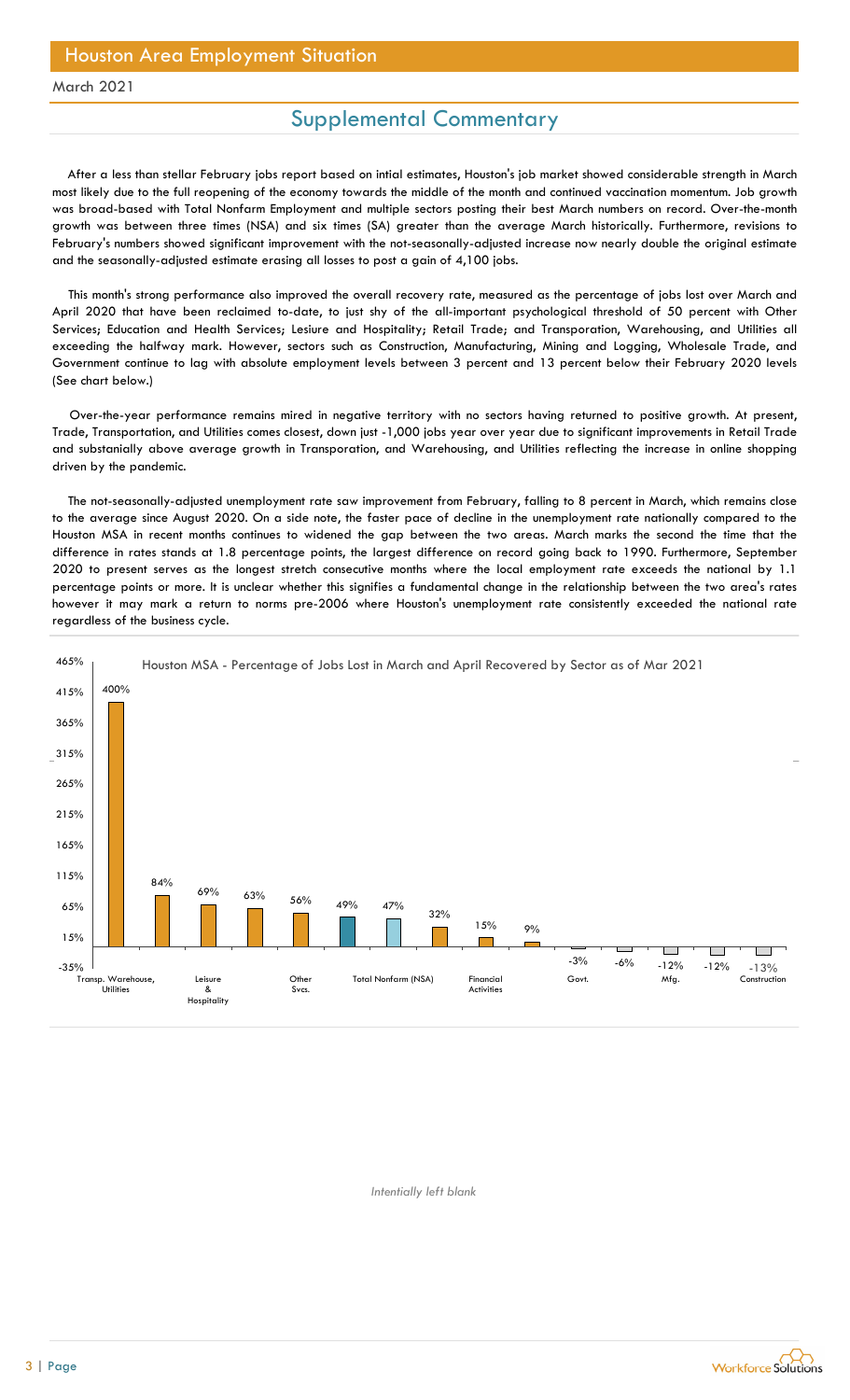## GAINING INDUSTRY HIGHLIGHTS

## Leisure and Hospitality **Hospitality** Hospitality employment was revised downward by -300 jobs for

Leisure and Hospitality was the largest gaining sector over the month up 12,000 jobs, or 4.2 percent. (see Chart 6.) This was the largest-ever gain in the month of March since records began in 1990. The largest all-time one-month gain on record for this sector occurred in May 2020, up 42,100 jobs. The largest decline on record occurred in April 2020, down -123,400 jobs. Historically in the month of March, Leisure and Hospitality has added an average of 4,100 jobs over the month, which indicates that this month's gains are substantially above the long-term average. Gains are typical in March in Leisure and Hospitality with no instances of jobs losses in this month since records began in 1990. This marks the second of five consecutive months during which no job losses have ever been recorded. Accommodation and Food Services was the largest contributor to the overall sector's increase, up 10,300 jobs over the month. The secondlargest contributor was Arts, Entertainment, and Recreation, which added 1,700 jobs from February to March. Leisure and

Year over year, Leisure and Hospitality was down -34,800 jobs, or -10.5 percent. (see Chart 7.) This was the largest-ever year-over-year decline in the month of March since records began in 1990. Furthermore, 19.9 percent of total (gross) jobs lost across the region over the past year can be attributed to Leisure and Hospitality. The largest over-the-year gain on record for this sector occurred in January 2016, up 17,200 jobs. The largest decline on record occurred in April 2020, down - 125,900 jobs. Accommodation and Food Services was the largest contributor to the overall sector's decline, down -25,700

a January to February smaller net gain of 300 compared to an over-the-month Change original estimate of 600 jobs.



Over-the-year Change and a second-largest declining contributor was Arts, Entertainment, and Recreation, which lost -9,100 jobs from March a year ago. Since shedding -127,900 jobs over March and April 2020 due to the impact of COVID-19, this sector has recovered approximately 70 percent of jobs lost as of March. Leisure and Hospitality's share of Houston area Total Nonfarm Employment has fallen from 10.4 percent to 9.8 percent over the past year.



### About This Sector

This sector is composed of establishments that produce and promote in live performances, events, of exhibits of historical, cultural, or educational interest or related to recreation or hobbies intended for public viewing; and provide customers with lodging and/or meals and beverages for immediate consumption. Of the two main component industries, Accommodation and Food Services accounts for the majority of the sector's employment at 91 percent. (see Chart 8.) Across the Houston MSA, the concentration of jobs in the overall sector is 5 percent higher than the national average.





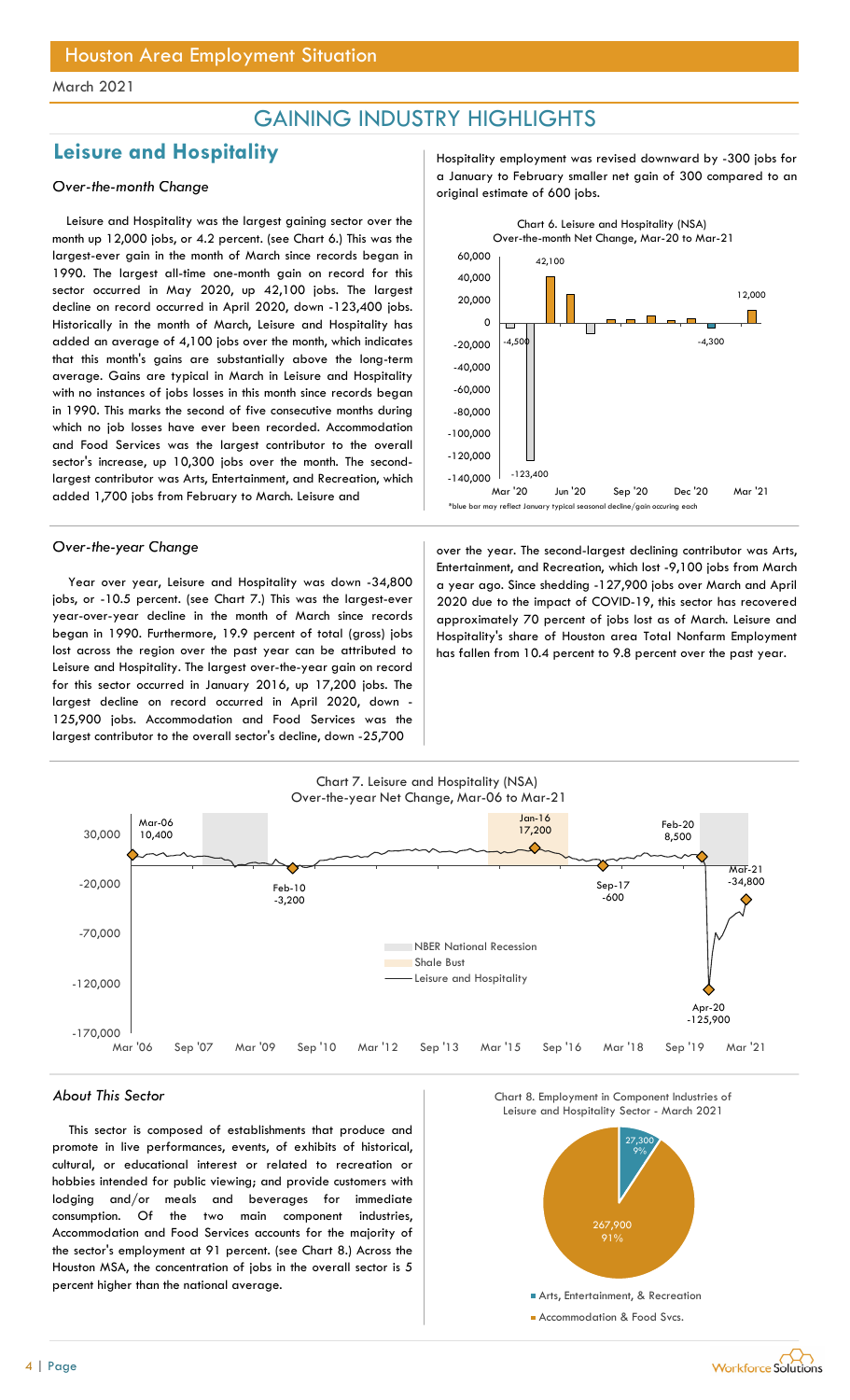## GAINING INDUSTRY HIGHLIGHTS

## Professional and Business Services February to March. Lastly, Management of Companies and

### Over-the-month Change

Professional and Business Services was the second-largest gaining sector over the month up 9,400 jobs, or 2.0 percent. (see Chart 9.) This was the largest-ever gain in the month of March, or any other month, since records began in 1990. The largest decline on record occurred in April 2020, down -37,800 jobs. Historically in the month of March, Professional and Business Services has added an average of 2,500 jobs over the month, which indicates that this month's gains are substantially above the long-term average. March is typically a strong month for job growth in this sector. Since records began, there have only been three instances of job losses in Professional and Business Services in the month of March: 2015 and 2016 due to low oil prices and 2009 due to the Great Recession. Administrative and Support and Waste Management and Remediation Services was the largest contributor to the overall sector's increase, up 5,200 jobs over the month. The second-largest contributor was Professional, Scientific, and Technical Services, which added 4,200 jobs from

Year over year, Professional and Business Services was down - 24,400 jobs, or -4.8 percent. (see Chart 10.) This was the largestever year-over-year decline in the month of March since records began in 1990. Furthermore, 13.9 percent of total (gross) jobs lost across the region over the past year can be attributed to Professional and Business Services. The largest over-the-year gain on record for this sector occurred in November 2012, up 30,800 jobs. The largest decline on record occurred in February 2021, down -37,400 jobs. Administrative and Support and Waste Management and Remediation Services was the largest

Enterprises saw no change over the month. Professional and Business Services employment was revised downward by -1,300 jobs for a January to February larger net loss of -2,400 compared to an original estimate of -1,100 jobs.



Over-the-year Change and the contributor to the overall sector's decline, down -12,400 jobs over the year. The second-largest declining contributor was Professional, Scientific, and Technical Services, which lost -9,300 jobs from March a year ago. Lastly, Management of Companies and Enterprises subtracted, -2,700 jobs. Since shedding -41,400 jobs over March and April 2020 due to the impact of COVID-19, this sector has recovered approximately 30 percent of jobs lost as of March. Professional and Business Services's share of Houston area Total Nonfarm Employment has risen from 16.1 percent to 16.2 percent over the past year.



This sector is composed of establishments specializing in professional, scientific, and technical activities; managment of establishments holding equity interests in order to influence management decisions; and office administration, hiring of personnel, security, cleaning, and waste disposal. Of the three main component industries, Professional, Scientific, and Technical Services accounts for a plurality of the sector's employment at 49 percent. (see Chart 11.) Across the Houston MSA, the concentration of jobs in the overall sector is 13 percent higher than the national average, due to a 17-percent higher concentration in Professional, Scientific, and Technical Services serving the oil and gas industry.





Mgmt. of Companies & Enterprises

**Admin. & Support & Waste Mgmt. & Remediation Svcs.**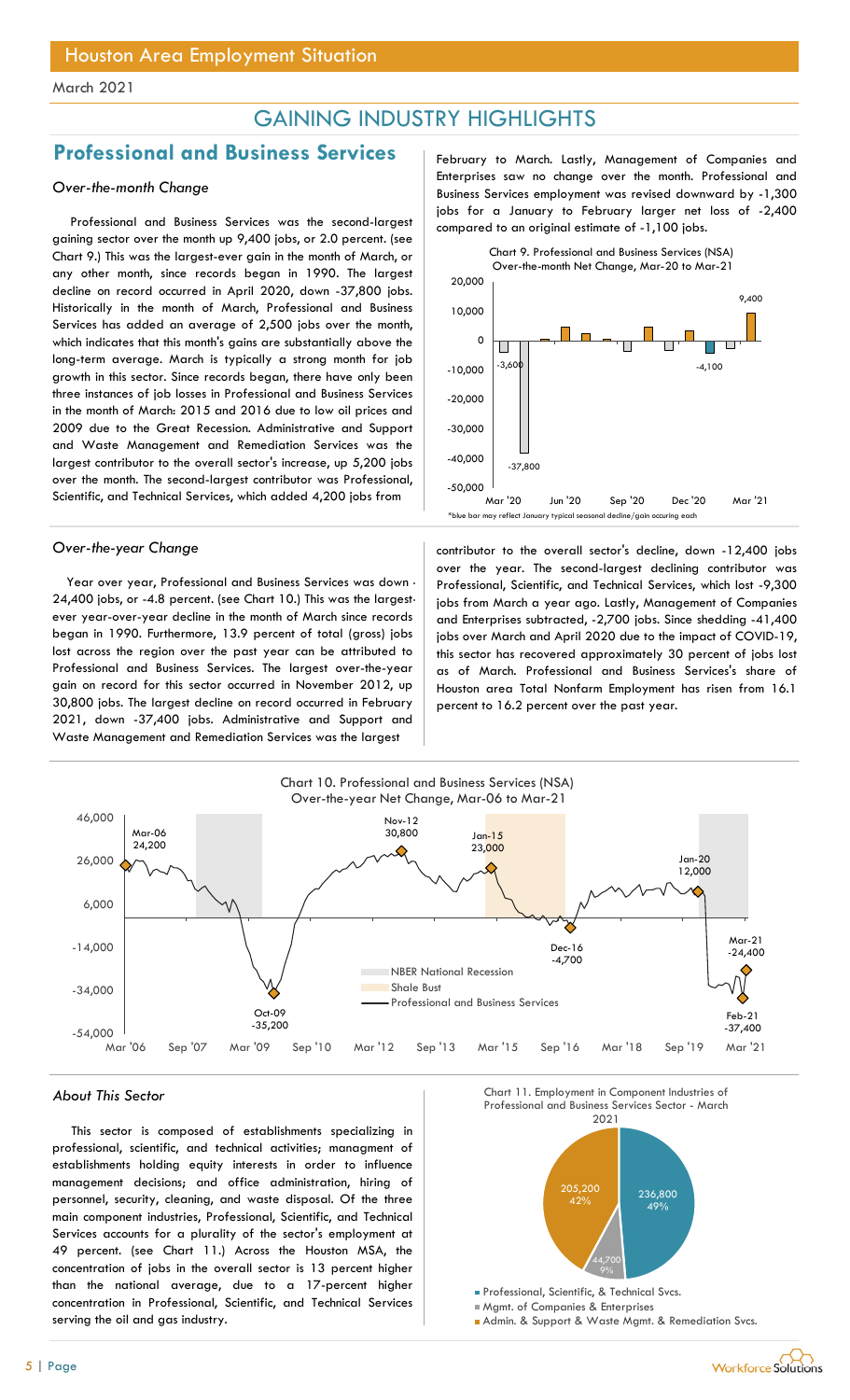## GAINING INDUSTRY HIGHLIGHTS

## 1,500 jobs. Over-the-month Change

Construction was the third-largest gaining sector over the month up 6,500 jobs, or 3.3 percent. (see Chart 12.) This was the largest-ever gain in the month of March since records began in 1990. The largest all-time one-month gain on record for this sector occurred in February 2019, up 7,300 jobs. The largest decline on record occurred in April 2020, down -23,700 jobs. Historically in the month of March, Construction has added an average of 1,600 jobs over the month, which indicates that this month's gains are substantially above the long-term average. Construction has typically experienced gains in March with three exceptions occurring in 2016, 2009, and 2003. Specialty Trade Contractors was the largest contributor to the overall sector's increase, up 3,700 jobs over the month. The second-largest contributor was Construction of Buildings, which added 1,600 jobs from February to March. Lastly, Heavy and Civil Engineering Construction contributed, 1,200 jobs. Construction employment was revised downward by -200 jobs for a January to February

Year over year, Construction was down -31,000 jobs, or -13.1 percent. (see Chart 13.) This was the largest-ever year-overyear decline in the month of March since records began in 1990. Among sectors currently showing contraction, this sector is the fastest declining in percentage terms across the Houston area. Furthermore, 17.7 percent of total (gross) jobs lost across the region over the past year can be attributed to Construction. The largest over-the-year gain on record for this sector occurred in December 2014, up 19,700 jobs. The largest decline on record occurred in February 2021, down -37,800 jobs. Heavy and Civil

Construction subsetsed and the smaller net gain of 1,300 compared to an original estimate of



Over-the-year Change Engineering Construction was the largest contributor to the overall sector's decline, down -11,600 jobs over the year. The second-largest declining contributor was Construction of Buildings, which lost -9,800 jobs from March a year ago. Lastly, Specialty Trade Contractors subtracted, -9,600 jobs. Since shedding -24,000 jobs over March and April 2020 due to the impact of COVID-19, this sector continues to post losses resulting in total employment that remains -10 percent below levels reported in February 2020. Construction's share of Houston area Total Nonfarm Employment has fallen from 7.5 percent to 6.9 percent over the past year.



### About This Sector

This sector comprises establishments engaged in the construction of buildings, infrastructure, site preparation and subdivision, and specialty trades e.g. masonry, painting, and electrical work. Of the three main component industries, Specialty Trade Contractors accounts for a slight majority of the sector's employment at just over 52 percent. (see Chart 14.) Across the Houston MSA, the concentration of jobs in the overall Construction sector is 37 percent higher than the national average, due to 2.6 times more jobs in Heavy and Civil Engineering Construction related to turnaround maintenance of petrochemical facilities.





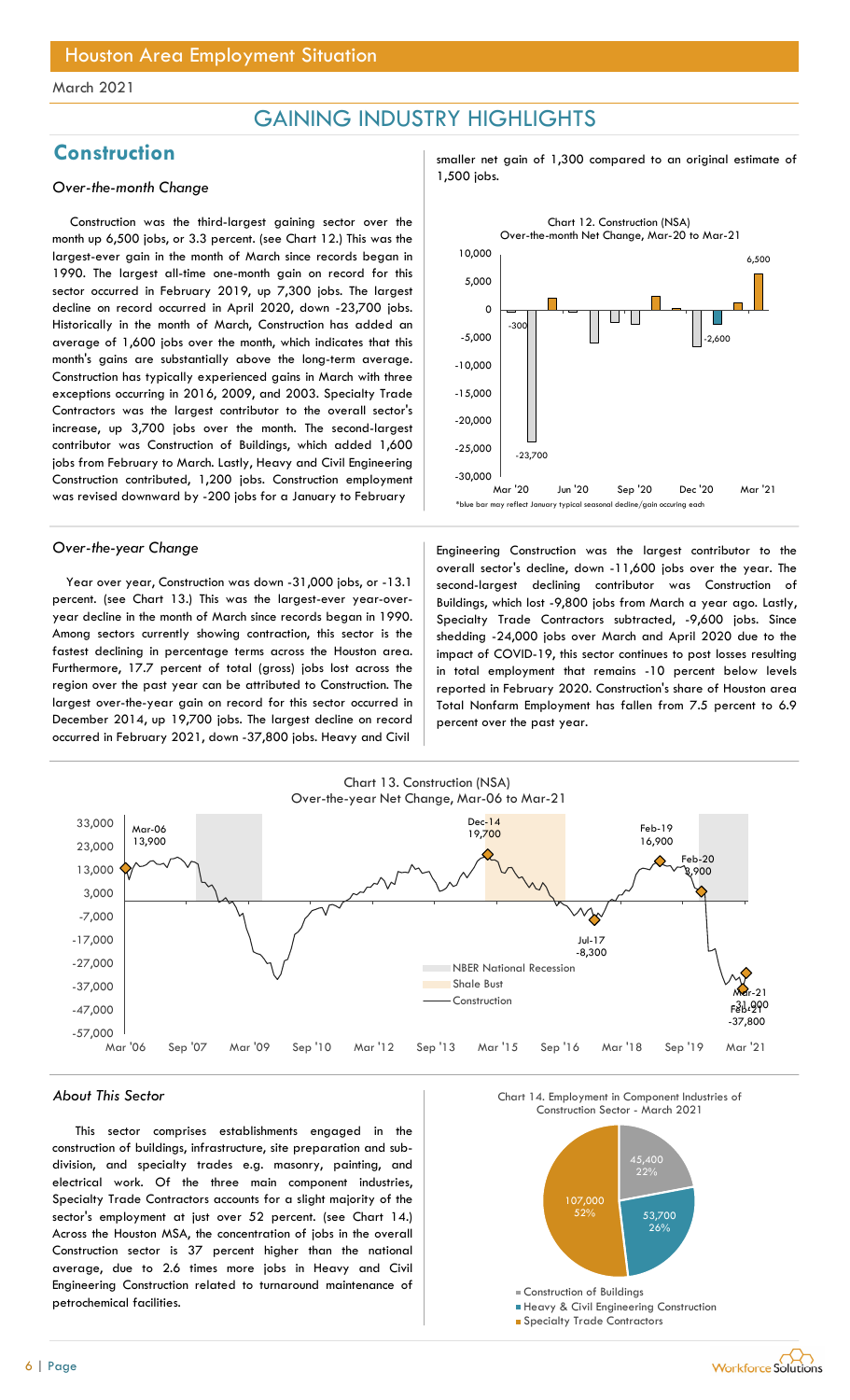## GAINING INDUSTRY HIGHLIGHTS

## Trade, Transportation, and Utilities prodes to February complete erasure of losses resulting in a net gain of

Trade, Transportation, and Utilities also saw an increase over the month up 3,200 jobs, or 0.5 percent. (see Chart 15.) The largest all-time one-month gain on record for this sector occurred in November 2019, up 17,400 jobs. The largest decline on record occurred in April 2020, down -50,000 jobs. Historically in the month of March, Trade, Transportation, and Utilities has added an average of 1,400 jobs over the month, which indicates that this month's gains are substantially above the long-term average. March is typically a month of gains for Trade, Transportation, and Utilities with the only notable exceptions occurring during economic downturns. Transportation, Warehousing, and Utilities was the largest contributor to the overall sector's increase, up 2,300 jobs over the month. The second-largest contributor was Retail Trade, which added 700 jobs from February to March. Lastly, Wholesale Trade contributed, 200 jobs. Trade, Transportation, and Utilities employment was revised upward by 2,900 jobs for a January

Year over year, Trade, Transportation, and Utilities was down  $\cdot$  percent over the past year. 1,000 jobs, or -0.2 percent. (see Chart 16.) The largest over-theyear gain on record for this sector occurred in November 2007, up 23,300 jobs. The largest decline on record occurred in April 2020, down -46,200 jobs. Wholesale Trade was the largest contributor to the overall sector's decline, down -10,200 jobs over the year. The second-largest declining contributor was Retail Trade, which lost -4,100 jobs from March a year ago. Lastly, Transportation, Warehousing, and Utilities offset a portion of the sector's losses with a gain of 13,300 jobs. Trade,

1,500 compared to an original estimate of -1,400 jobs. Over-the-month Change



Over-the-year Change Transportation, and Utilities's share of Houston area Total Nonfarm Employment has risen from 19.7 percent to 20.8



This sector is composed of establishments wholesaling agriculture, mining, and manufactured goods; retailing goods in small quantities to the public incl. online; transporting passengers and cargo; warehousing and storage; and providing electricity, natural gas, water, and sewage removal. Of the three main component industries, Retail Trade accounts for a plurality of the sector's employment at 47 percent. (see Chart 17.) Across the Houston MSA, the concentration of jobs in the overall sector is 11 percent higher than the national average, due to a 36-percent higher concentration in Wholesale Trade primarily related to the oil and gas industry.

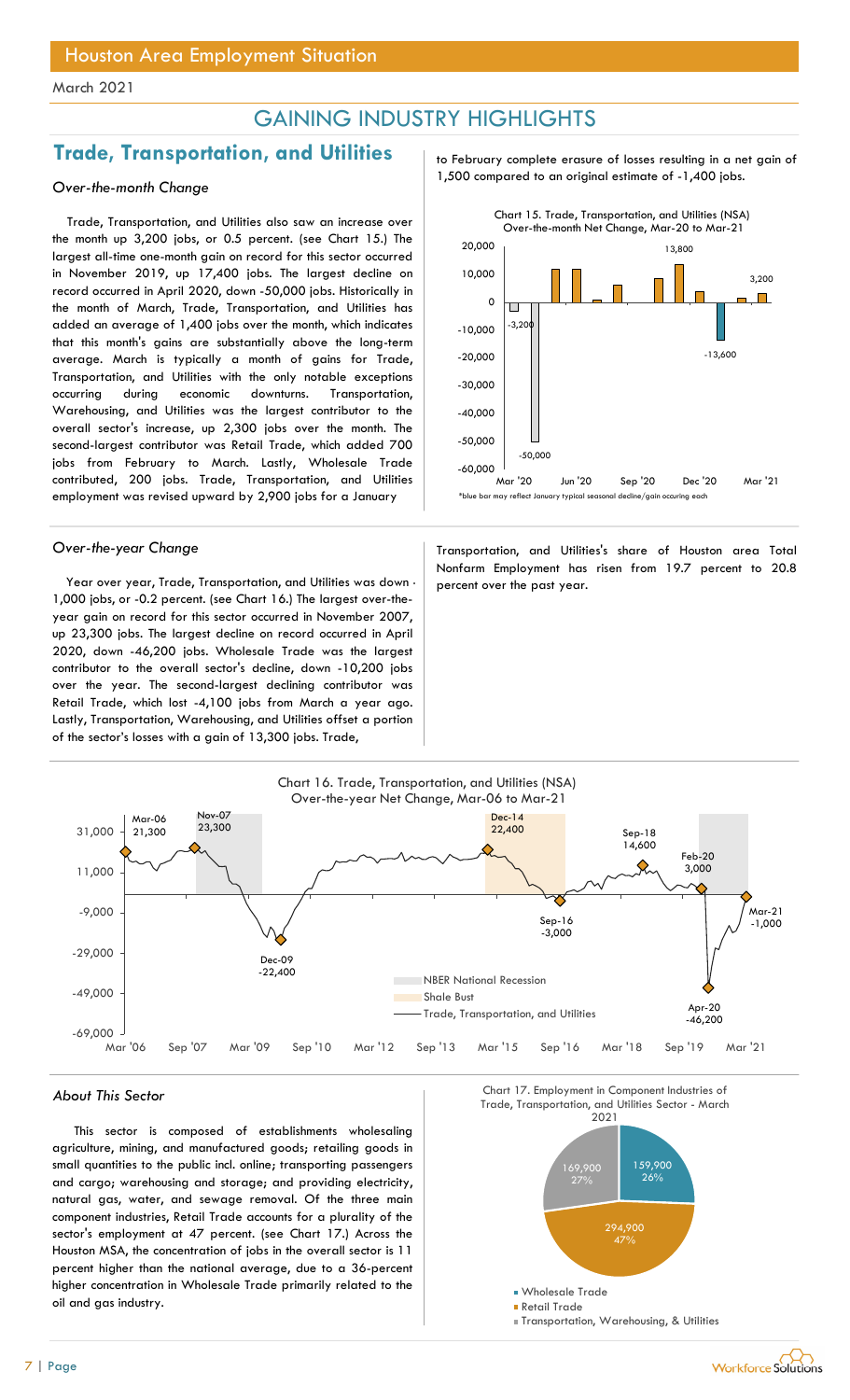## GAINING INDUSTRY HIGHLIGHTS

## **Other Services**

### Over-the-month Change

Other Services also saw an increase over the month up 2,500 jobs, or 2.4 percent. (see Chart 18.) This was the largest-ever gain in the month of March since records began in 1990. The largest all-time one-month gain on record for this sector occurred in June 2020, up 8,000 jobs. The largest decline on record occurred in April 2020, down -28,300 jobs. Historically in the month of March, Other Services has lost an average of -100 jobs over the month, which indicates that this month's gains are substantially in contrast to the long-term average decline. As a catch-all category, job growth in Other Services in March, while fairly low, has been typical over the years. NOTE: No subsector is published at the MSA level by the CES survey. See below for additional information. Other Services employment was revised downward by -1,200 jobs for a January to February larger net loss of -1,700 compared to an original estimate of -500 jobs.



Year over year, Other Services was down -11,500 jobs, or -  $\vert$  past year. 9.8 percent. (see Chart 19.) This was the largest-ever year-overyear decline in the month of March since records began in 1990. The largest over-the-year gain on record for this sector occurred in April 2014, up 5,300 jobs. The largest decline on record occurred in April 2020, down -27,300 jobs. NOTE: No subsector is published at the MSA level by the CES survey. See below for additional information. Since shedding -30,200 jobs over March and April 2020 due to the impact of COVID-19, this sector has recovered approximately 60 percent of jobs lost as of March.

Over-the-year Change **Other Services's share of Houston area Total Nonfarm** Employment has fallen from 3.7 percent to 3.5 percent over the



### About This Sector

This sector comprises establishments engaged in services not classified elsewhere such as equipment and machinery repair, religious activities, grantmaking, advocacy, and providing drycleaning and laundry services, and personal care services. Of the three main component industries, Personal and Laundry Services accounts for a plurality of the sector's employment at 48 percent as a subsector where self-employment is prevalent (source: Census - Non Employer Statistics and BLS - Quarterly Census of Employment and Wages). (see Chart 20.) Across the Houston MSA, the concentration of jobs in the overall Other Services sector is 8 percent less than the national average.





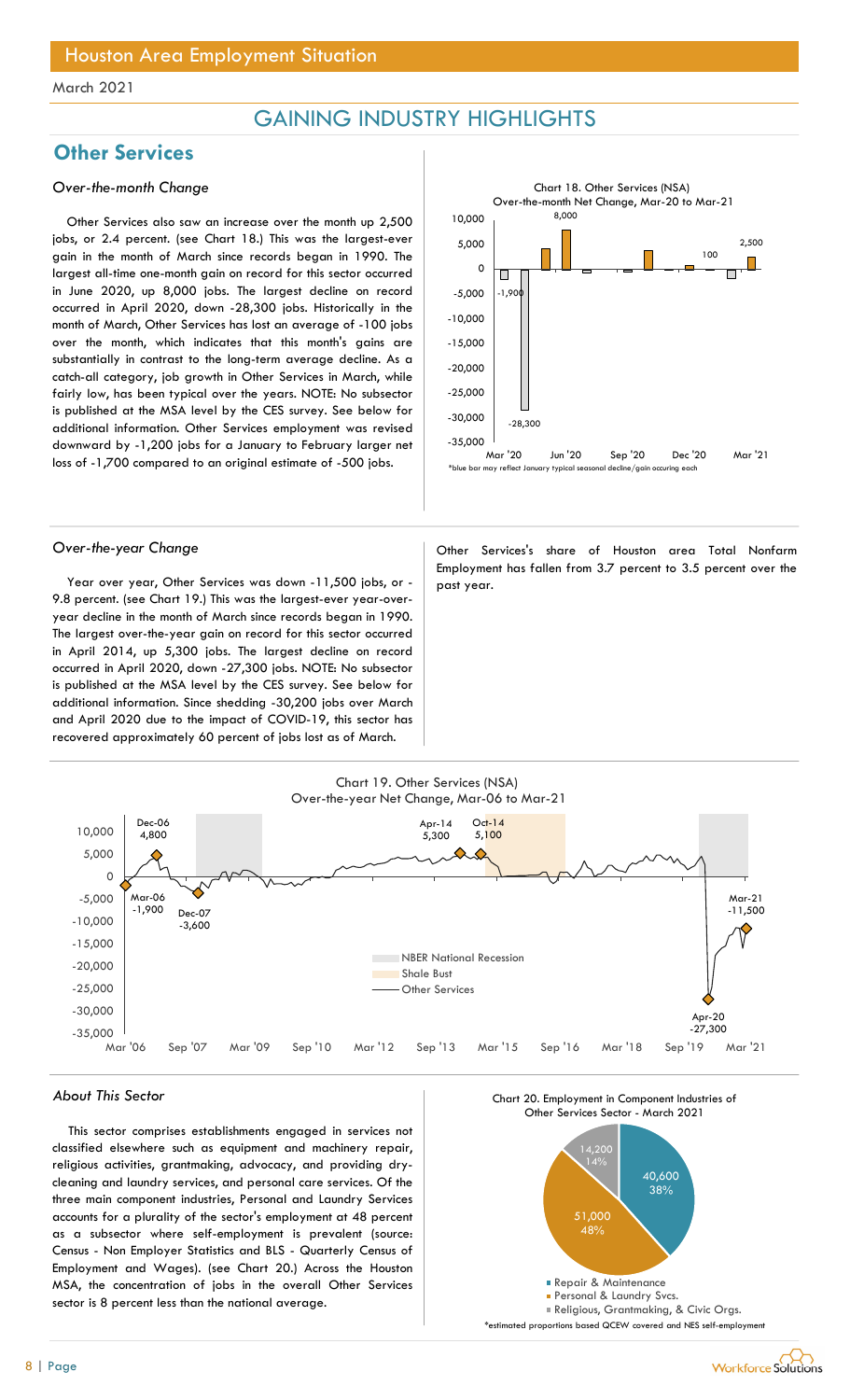## GAINING INDUSTRY HIGHLIGHTS

## Education and Health Services

### Over-the-month Change

Education and Health Services also saw an increase over the month up 2,400 jobs, or 0.6 percent. (see Chart 21.) The largest all-time one-month gain on record for this sector occurred in May 2020, up 15,500 jobs. The largest decline on record occurred in April 2020, down -42,900 jobs. Historically in the month of March, Education and Health Services has added an average of 1,100 jobs over the month, which indicates that this month's gains are substantially above the long-term average. Health Care and Social Assistance was the largest contributor to the overall sector's increase, up 2,500 jobs over the month. One component industry that provided a partial offset was Educational Services, which lost -100 jobs from February to March. Education and Health Services employment was revised upward by 3,000 jobs for a January to February complete erasure of losses resulting in a net gain of 1,500 compared to an original estimate of -1,500 jobs.

Year over year, Education and Health Services was down - 14,100 jobs, or -3.4 percent. (see Chart 22.) This was the largestever year-over-year decline in the month of March since records began in 1990. The largest over-the-year gain on record for this sector occurred in March 2015, up 17,600 jobs. The largest decline on record occurred in April 2020, down -34,200 jobs. Health Care and Social Assistance was the largest contributor to the overall sector's decline, down -12,000 jobs over the year. The second-largest declining contributor was Educational Services, which lost -2,100 jobs from March a year ago. Since

10,000 -2,800 | 1.400 | 1.400 | 1.400 | 1.400 | 1.400 | 1.400 | 1.400 | 1.400 | 1.400 | 1.400 | 1.400 | 1.400 | 1.400 | 1.400 | 1.400 | 1.400 | 1.400 | 1.400 | 1.400 | 1.400 | 1.400 | 1.400 | 1.400 | 1.400 | 1.400 | 1.400 | 1.400 -42,900 15,500 -4,400 2,400  $-50,000$   $-42,900$ -40,000 -30,000 -20,000  $-10,000$   $-4,400$ ᠐├<del>╗┈╗╘╝╷╙╌╝╌╌╸╒╝╚┥╼┈╔┈</del>╹ 10,000 15,500  $\begin{array}{r|l}\n\hline\n\text{Start 21. Education and Health Services (NSA)}\n\text{Over-the-month Net Change, Mar-20 to Mar-21}\n\hline\n\end{array}\n\qquad\n\begin{array}{r|l}\n\hline\n\end{array}\n\qquad\n\begin{array}{r|l}\n\hline\n\end{array}\n\qquad\n\begin{array}{r|l}\n\hline\n\end{array}\n\qquad\n\begin{array}{r|l}\n\hline\n\end{array}\n\qquad\n\begin{array}{r|l}\n\hline\n\end{array}\n\qquad\n\begin{array}{r|l}\n\hline\n\end{array}\n\qquad\n\begin{array}{r|l}\n$ Chart 21. Education and Health Services (NSA) Over-the-month Net Change, Mar-20 to Mar-21 \*blue bar may reflect January typical seasonal decline/gain occuring each year

Over-the-year Change shedding -45,700 jobs over March and April 2020 due to the impact of COVID-19, this sector has recovered approximately 60 percent of jobs lost as of March. Education and Health Services's share of Houston area Total Nonfarm Employment has risen from 13.0 percent to 13.3 percent over the past year.



This sector is composed of establishments that provide private education services (i.e. excluding pubicly-funded primary, secondary, and postsecondary institutions) and establishments that provide healthcare and social assistance to individuals. Of the two main component industries, Health Care and Social Assistance accounts for the majority of the sector's employment at 84 percent. (see Chart 23.) Across the Houston MSA, the concentration of jobs in the overall sector is 19 percent less than the national average, despite the high physical concentration of healthcare jobs centered around Texas Medical Center.





Educational Svcs. Health Care & Social Assistance

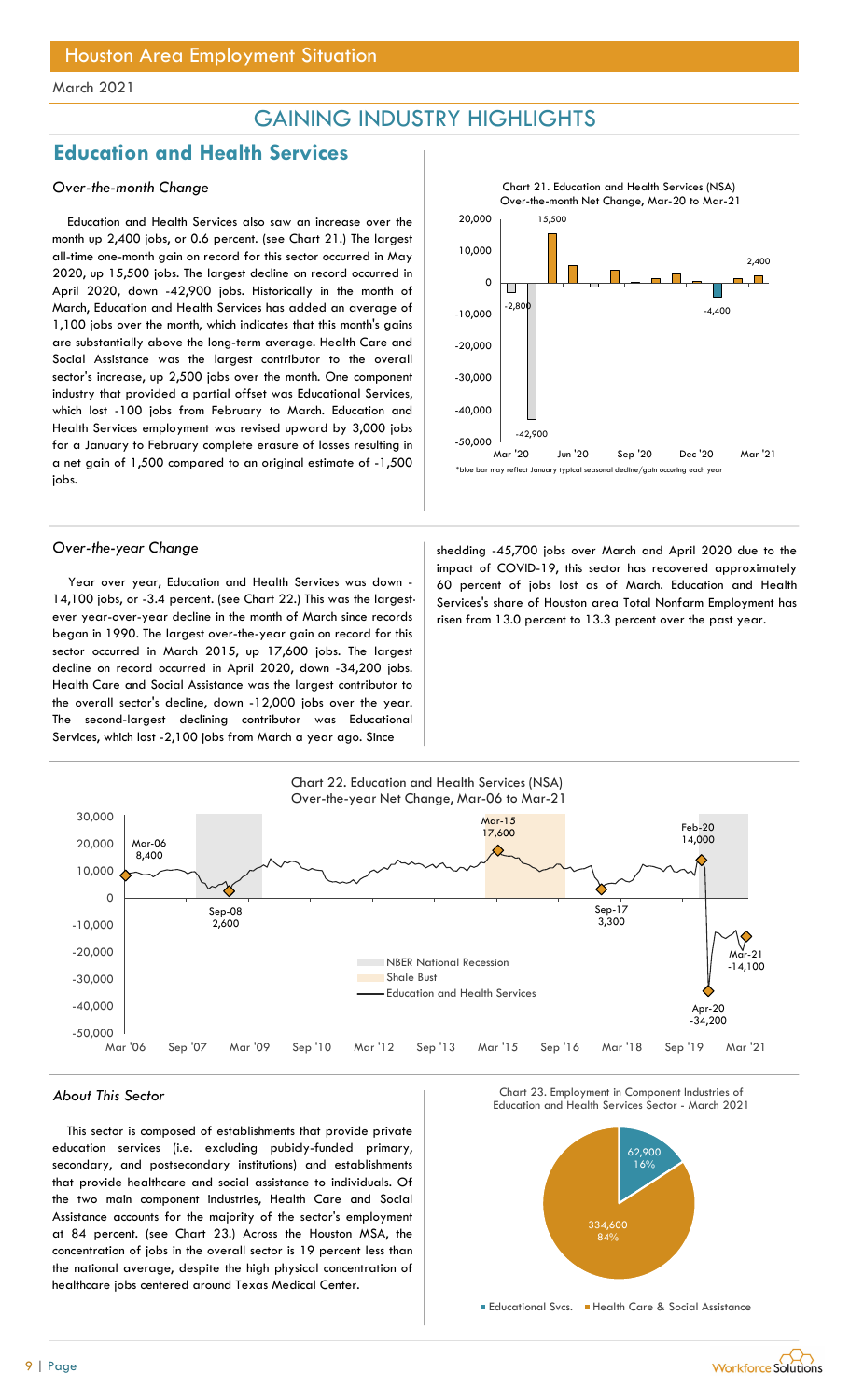## GAINING INDUSTRY HIGHLIGHTS

## Financial Activities

### Over-the-month Change

Financial Activities also saw an increase over the month up 500 jobs, or 0.3 percent. (see Chart 24.) The largest all-time onemonth gain on record for this sector occurred in October 2020, up 2,700 jobs. The largest decline on record occurred in April 2020, down -6,900 jobs. Historically in the month of March, Financial Activities has added an average of 300 jobs over the month, which indicates that this month's gains are slightly above the long-term average. Real Estate and Rental and Leasing was the largest contributor to the overall sector's increase, up 400 jobs over the month. The second-largest contributor was Finance and Insurance, which added 100 jobs from February to March. Financial Activities employment was revised upward by 100 jobs for a January to February smaller net loss of -700 compared to an original estimate of -800 jobs.



Year over year, Financial Activities was down -5,700 jobs, or - 3.4 percent. (see Chart 25.) This was the largest-ever year-overyear decline in the month of March since records began in 1990. The largest over-the-year gain on record for this sector occurred in September 1998, up 9,000 jobs. The largest decline on record occurred in February 2021, down -7,100 jobs. Real Estate and Rental and Leasing was the largest contributor to the overall sector's decline, down -5,400 jobs over the year. The secondlargest declining contributor was Finance and Insurance, which lost -300 jobs from March a year ago. Since shedding -7,800

Over-the-year Change in the impact of COVID-19, jobs over March and April 2020 due to the impact of COVID-19, this sector has recovered approximately 20 percent of jobs lost as of March. Financial Activities's share of Houston area Total Nonfarm Employment has risen from 5.3 percent to 5.4 percent over the past year.



### About This Sector

This sector is composed of establishments renting, leasing, or allowing use of assets, and financial transactions such as creation, liquidation, or change in ownership of financial assets, underwriting of insurance, and annuities. Of the two main component industries, Finance and Insurance accounts for the majority of the sector's employment at 64 percent. (see Chart 26.) Across the Houston MSA, the concentration of jobs in the overall Financial Activities sector is 11 percent less than the national average, due to a 24-percent lower concentration in Finance and Insurance offsetting a 27-percent higher concentration in Real Estate and Rental and Leasing.





**Real Estate & Rental & Leasing Finance & Insurance**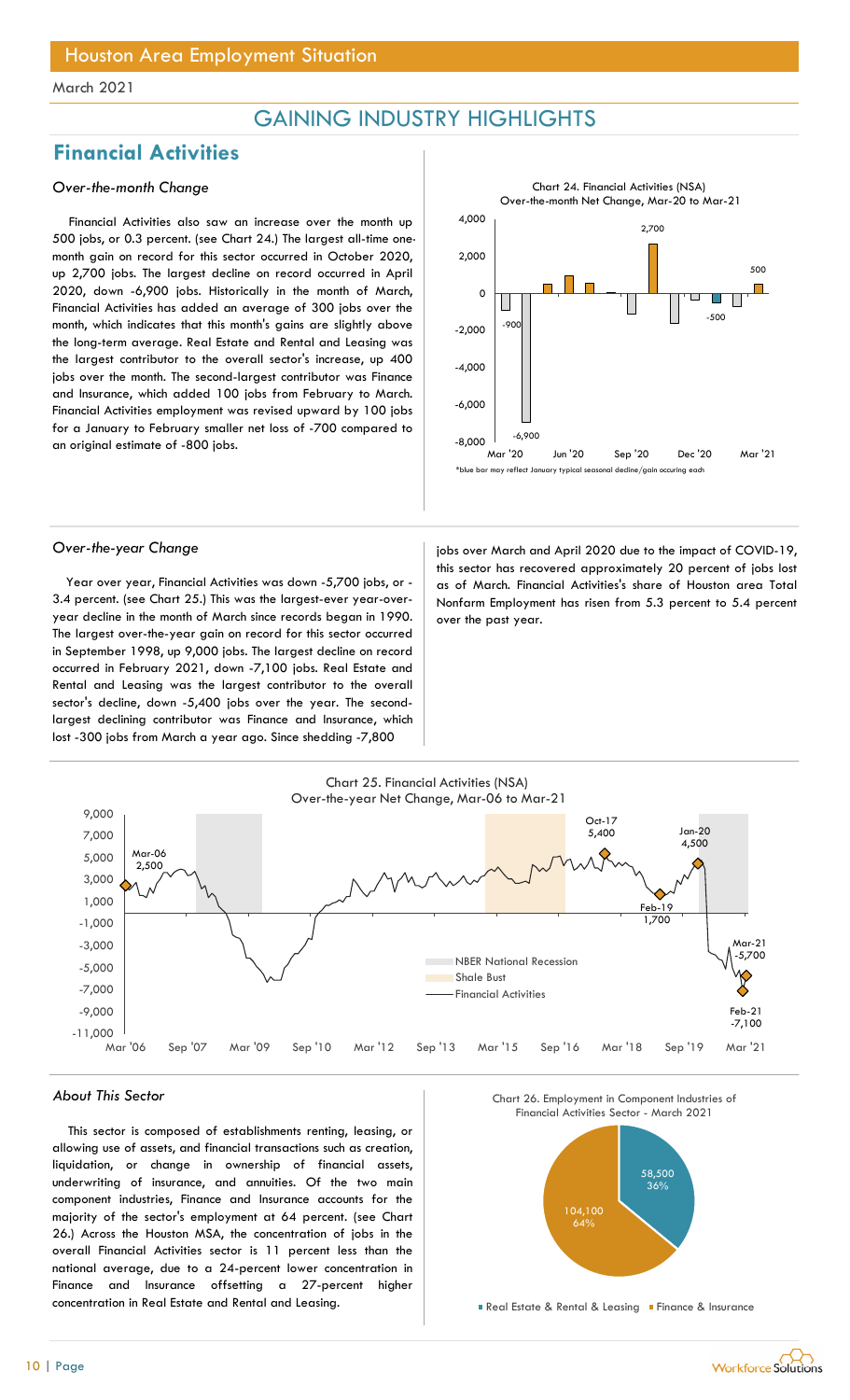## GAINING INDUSTRY HIGHLIGHTS

## Mining and Logging and  $\frac{1}{2}$  compared to an original estimate of 600 jobs.

### Over-the-month Change

Mining and Logging also saw an increase over the month up 500 jobs, or 0.7 percent. (see Chart 27.) The largest all-time onemonth gain on record for this sector occurred in June 2011, up 2,800 jobs. The largest decline on record occurred in April 2020, down -5,200 jobs. Historically in the month of March, Mining and Logging has lost an average of -100 jobs over the month, which indicates that this month's gains are substantially in contrast to the long-term average decline. Mining and Logging has posted gains in the Month of March roughly two-thirds of the time over the past two and a half decades. Support Activities for Mining was the largest contributor to the overall sector's increase, up 500 jobs over the month. The second-largest contributor was Oil and Gas Extraction, which added 100 jobs from February to March. Lastly, Other Mining and Logging Undefined offset a portion of the sector's gains with a loss of -100 jobs. Mining and Logging employment was revised upward by 500 jobs for a January to February larger net gain of 1,100

Year over year, Mining and Logging was down -8,900 jobs, or -11.5 percent. (see Chart 28.) Among sectors currently showing contraction, this sector is the second-fastest declining in percentage terms across the Houston area. The largest over-theyear gain on record for this sector occurred in December 2011, up 11,900 jobs. The largest decline on record occurred in January 2016, down -21,800 jobs. Support Activities for Mining was the largest contributor to the overall sector's decline, down - 6,400 jobs over the year. The second-largest declining contributor was Oil and Gas Extraction, which lost -2,700 jobs





Over-the-year Change from March a year ago. Lastly, Other Mining and Logging Undefined offset a portion of the sector's losses with a gain of 200 jobs. Since shedding -6,100 jobs over March and April 2020 due to the impact of COVID-19, this sector continues to post losses resulting in total employment that remains -10 percent below levels reported in February 2020. Mining and Logging's share of Houston area Total Nonfarm Employment has fallen from 2.4 percent to 2.3 percent over the past year.



### About This Sector

This sector comprises establishments extracting naturally occurring minerals such as coal and ores; liquid minerals, such as crude petroleum and natural gas; and timber. Of the three main component industries, Oil and Gas Extraction accounts for a plurality of the sector's employment at 49 percent. (see Chart 29.) Across the Houston MSA, the concentration of jobs in the overall Mining and Logging sector is 5.4 times the national average, due to the region's role as a global hub for the oil and gas industry.



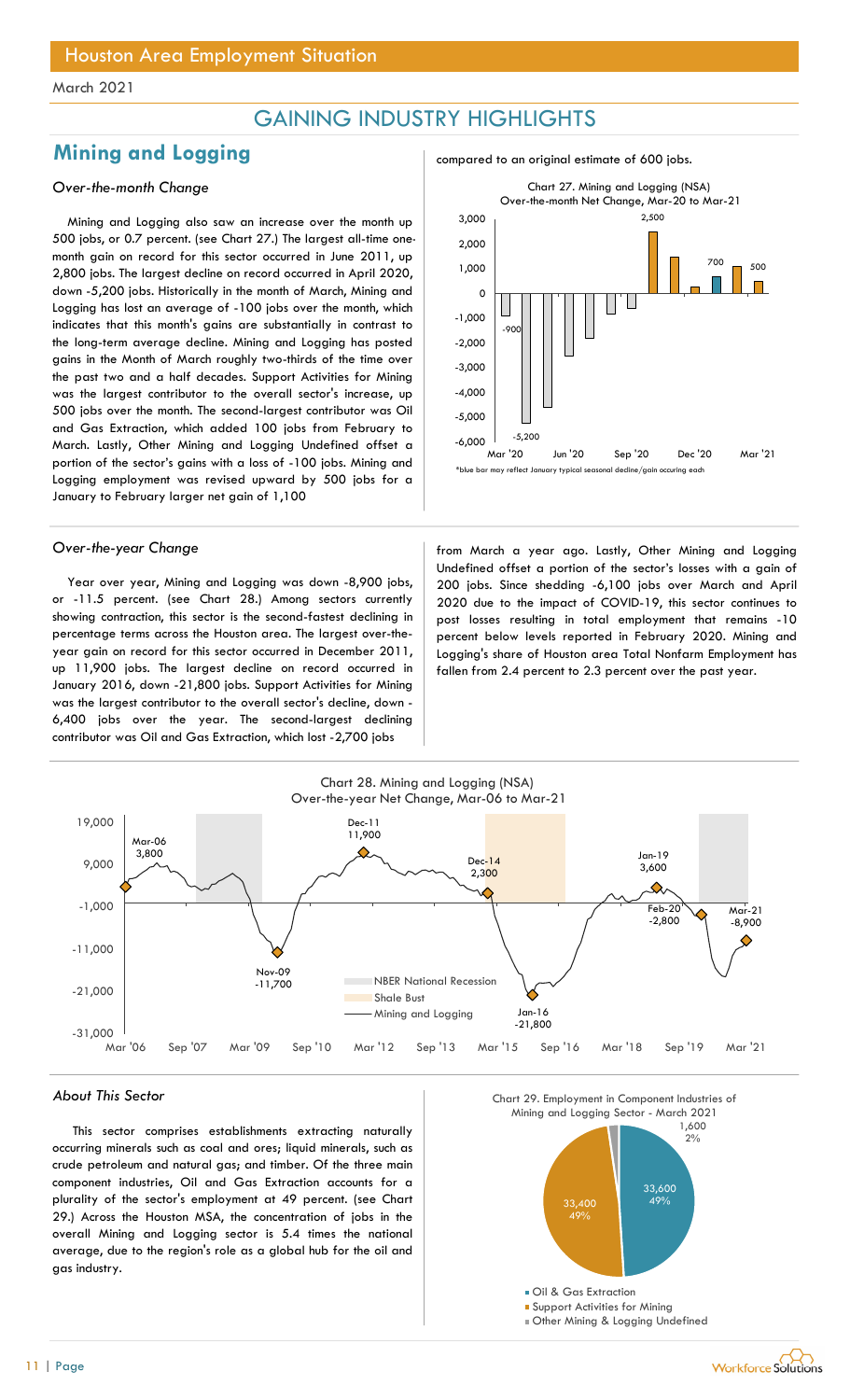## DECLINING INDUSTRY HIGHLIGHTS

Government was the largest declining sector over the month down -2,200 jobs, or -0.5 percent. (see Chart 30.) This was the largest-ever decline in the month of March since records began in 1990. The largest all-time one-month gain on record for this sector occurred in September 2013, up 22,500 jobs. The largest decline on record occurred in April 2020, down -10,700 jobs. Historically in the month of March, Government has added an average of 500 jobs over the month, which indicates that this month's losses are substantially in contrast to the long-term average gain. Government typically experiences job gains in March with the only examples of lossess occurring in the early-tomid 1990s. Local Government was the largest contributor to the overall sector's decline, down -2,300 jobs over the month. The second-largest declining contributor was Federal Government, which lost -100 jobs from February to March. Lastly, State Government offset a portion of the sector's losses with a gain of 200 jobs. Government employment was revised downward by

Year over year, Government was down -14,000 jobs, or -3.3 percent. (see Chart 31.) This was the largest-ever year-overyear decline in the month of March since records began in 1990. The largest over-the-year gain on record for this sector occurred in May 2010, up 19,100 jobs. The largest decline on record occurred in January 2012, down -17,100 jobs. Local Government was the largest contributor to the overall sector's decline, down -13,500 jobs over the year. The second-largest declining contributor was State Government, which lost -700 jobs from March a year ago. Lastly, Federal Government offset a

Government **Government** Figure 1, 1990 is to a January to February smaller net gain of 9,400 compared to an original estimate of 9,900 jobs. Over-the-month Change



Over-the-year Change **portion** portion of the sector's losses with a gain of 200 jobs. Since shedding -9,100 jobs over March and April 2020 due to the impact of COVID-19, this sector continues to post losses resulting in total employment that remains 0 percent below levels reported in February 2020. Government's share of Houston area Total Nonfarm Employment has risen from 13.5 percent to 13.9 percent over the past year.



### About This Sector

This sector consists of establishments of federal, state, and local government agencies that administer, oversee, and manage public programs and have executive, legislative, or judicial authority over other institutions within a given area that are not performed by private establishments. For MSA data, this includes public education but excludes healthcare. Of the three main component industries, Local Government accounts for the majority of the sector's employment at 71 percent. (see Chart 32.) Across the Houston MSA, the concentration of jobs in the overall Government sector is 9 percent less than the national average.





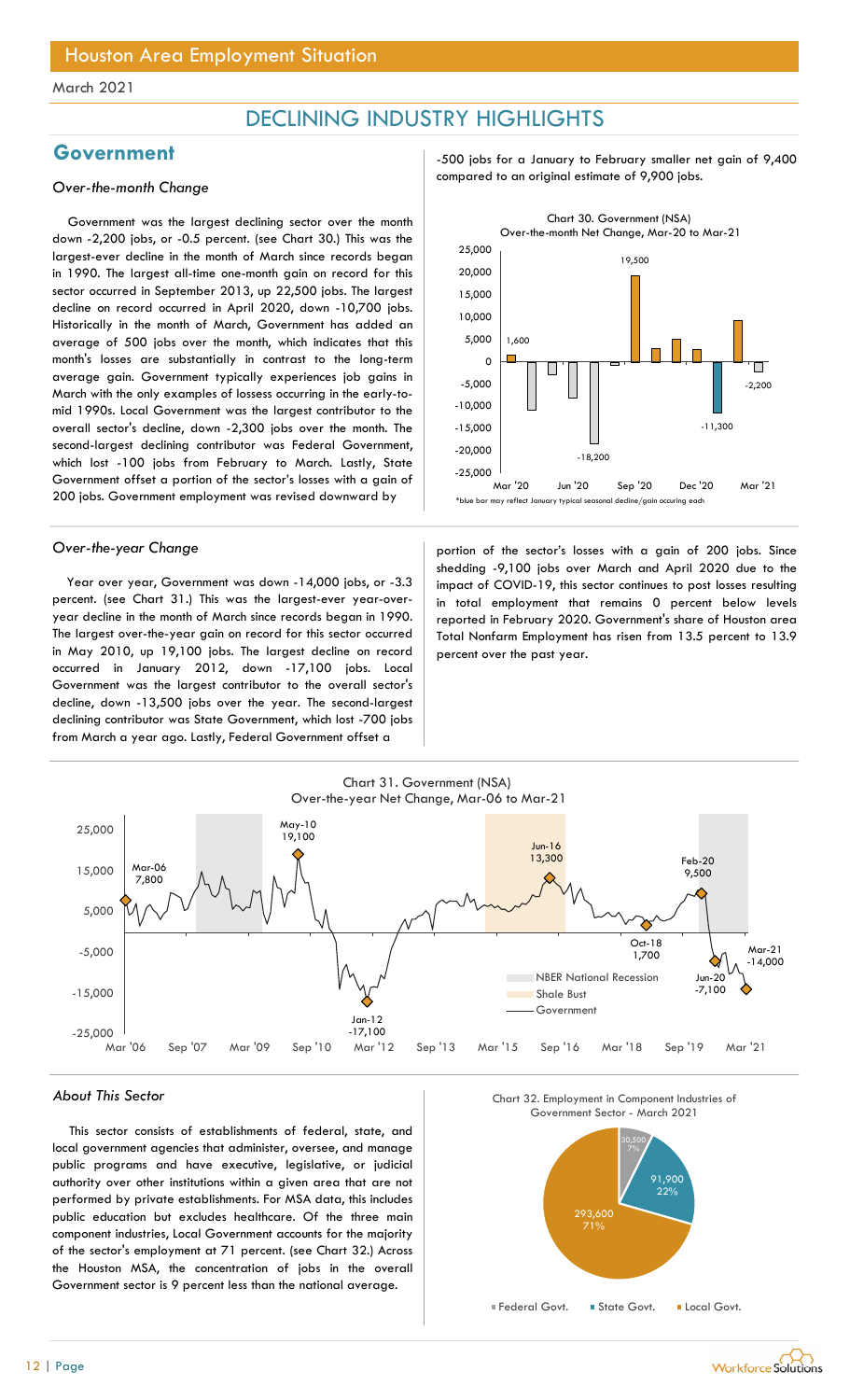## DECLINING INDUSTRY HIGHLIGHTS

## Manufacturing and compared to an original estimate of -400 jobs.

### Over-the-month Change

Manufacturing was the second-largest declining sector over the month down -500 jobs, or -0.2 percent. (see Chart 33.) The largest all-time one-month gain on record for this sector occurred in June 1990, up 3,200 jobs. The largest decline on record occurred in April 2020, down -10,600 jobs. Historically in the month of March, Manufacturing has added an average of 400 jobs over the month, which indicates that this month's losses are substantially in contrast to the long-term average gain. Manufacturing has typically experienced modest gains in March. Exceptions to this trend have understandably coincided with economic downturns over the past two and a half decades. Non-Durable Goods was the largest contributor to the overall sector's decline, down -700 jobs over the month. One component industry that provided a partial offset was Durable Goods, which gained 200 jobs from February to March. Manufacturing employment was revised upward by 2,800 jobs for a January to February complete erasure of losses resulting in a net gain of 2,400

Year over year, Manufacturing was down -26,100 jobs, or - 11.2 percent. (see Chart 34.) Among sectors currently showing contraction, this sector is the third-fastest declining in percentage terms across the Houston area. Furthermore, 14.9 percent of total (gross) jobs lost across the region over the past year can be attributed to Manufacturing. The largest over-the-year gain on record for this sector occurred in June 2012, up 17,700 jobs. The largest decline on record occurred in January 2021, down - 29,000 jobs. Durable Goods was the largest contributor to the overall sector's decline, down -22,000 jobs over the year. The



Over-the-year Change second-largest declining contributor was Non-Durable Goods, which lost -4,100 jobs from March a year ago. Since shedding -11,500 jobs over March and April 2020 due to the impact of COVID-19, this sector continues to post losses resulting in total employment that remains -10 percent below levels reported in February 2020. Manufacturing's share of Houston area Total Nonfarm Employment has fallen from 7.4 percent to 6.9 percent over the past year.



### About This Sector

This sector comprises establishments engaged in the mechanical, physical, or chemical transformation of materials, substances, or components into new products. Of the two main component industries, Durable Goods accounts for the majority of the sector's employment at 61 percent. (see Chart 35.) Across the Houston MSA, the concentration of jobs in the overall Manufacturing sector is 19 percent less than the national average.





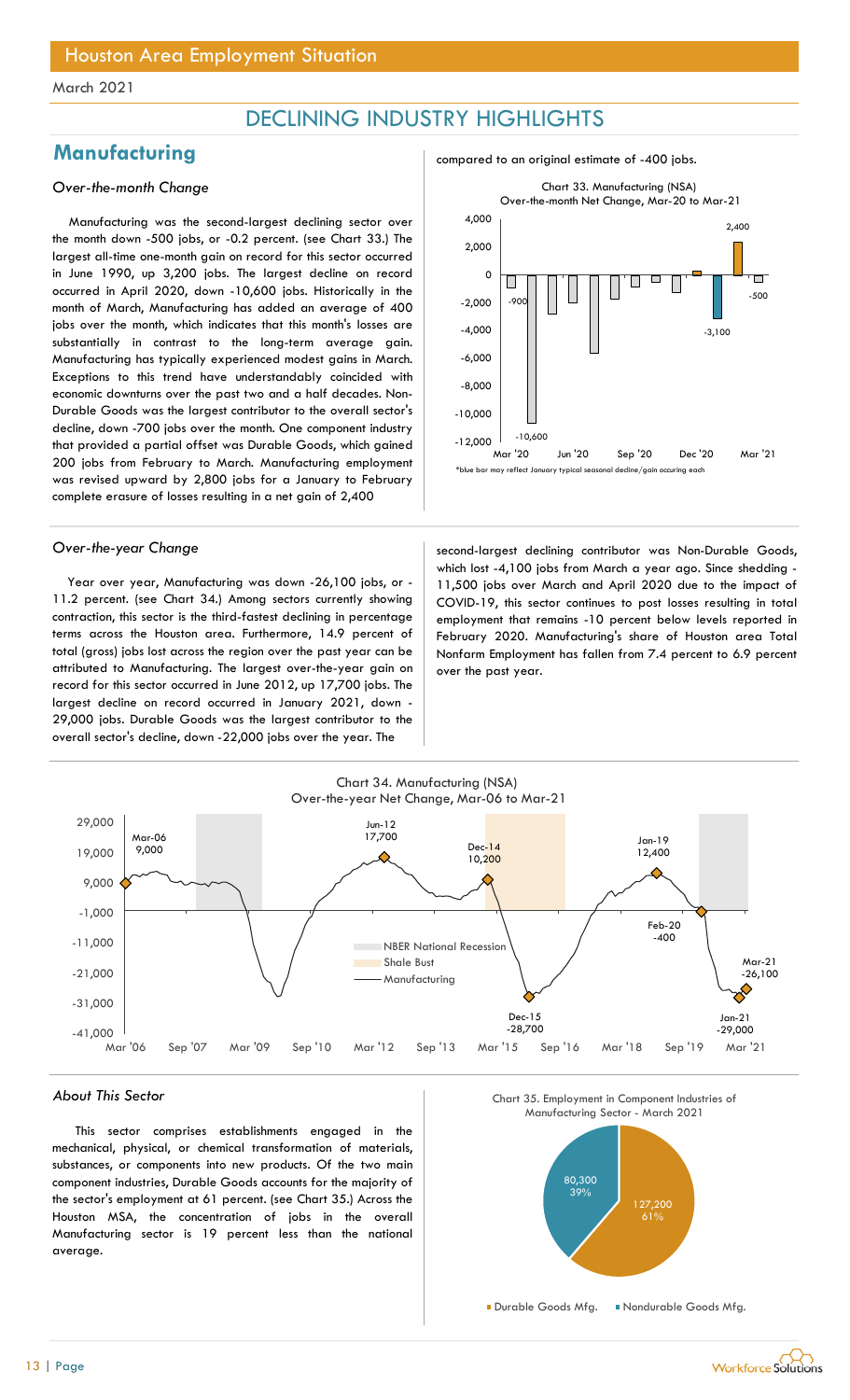## DECLINING INDUSTRY HIGHLIGHTS

## **Information**

### Over-the-month Change

Information was the third-largest declining sector over the month down -100 jobs, or -0.3 percent. (see Chart 36.) The largest all-time one-month gain on record for this sector occurred in July 1994, up 1,500 jobs. The largest decline on record occurred in April 2020, down -3,900 jobs. Historically in the month of March, Information has added an average of 20 jobs over the month, which indicates that this month's losses are substantially in contrast to the long-term average gain. Other Information Undefined was the largest contributor to the overall sector's decline, down -100 jobs over the month. One component industry, Telecommunications, saw no change from February to March. Information employment saw no revision from January to February leaving the previous month's original estimate of zero net change intact.



Year over year, Information was down -3,500 jobs, or  $-10.9$  percent over the past year. percent. (see Chart 37.) The largest over-the-year gain on record for this sector occurred in June 1997, up 4,600 jobs. The largest decline on record occurred in April 2002, down -7,000 jobs. Other Information Undefined was the largest contributor to the overall sector's decline, down -2,900 jobs over the year. The second-largest declining contributor was Telecommunications, which lost -600 jobs from March a year ago. Since shedding - 4,500 jobs over March and April 2020 due to the impact of COVID-19, this sector has recovered approximately 10

Over-the-year Change entity and the percent of jobs lost as of March. Information's share of Houston area Total Nonfarm Employment has remained constant at 1.0



### About This Sector

This sector comprises establishments producing and distributing information and cultural products, e.g. traditional and online news publishing; software publishing; the motion picture and sound recording; TV broadcasting; and telecommunications. Of the two main component industries, Other Information Undefined accounts for the majority of the sector's employment at 56 percent. (see Chart 38.) Across the Houston MSA, the concentration of jobs in the overall Information sector is 49 percent less than the national average.





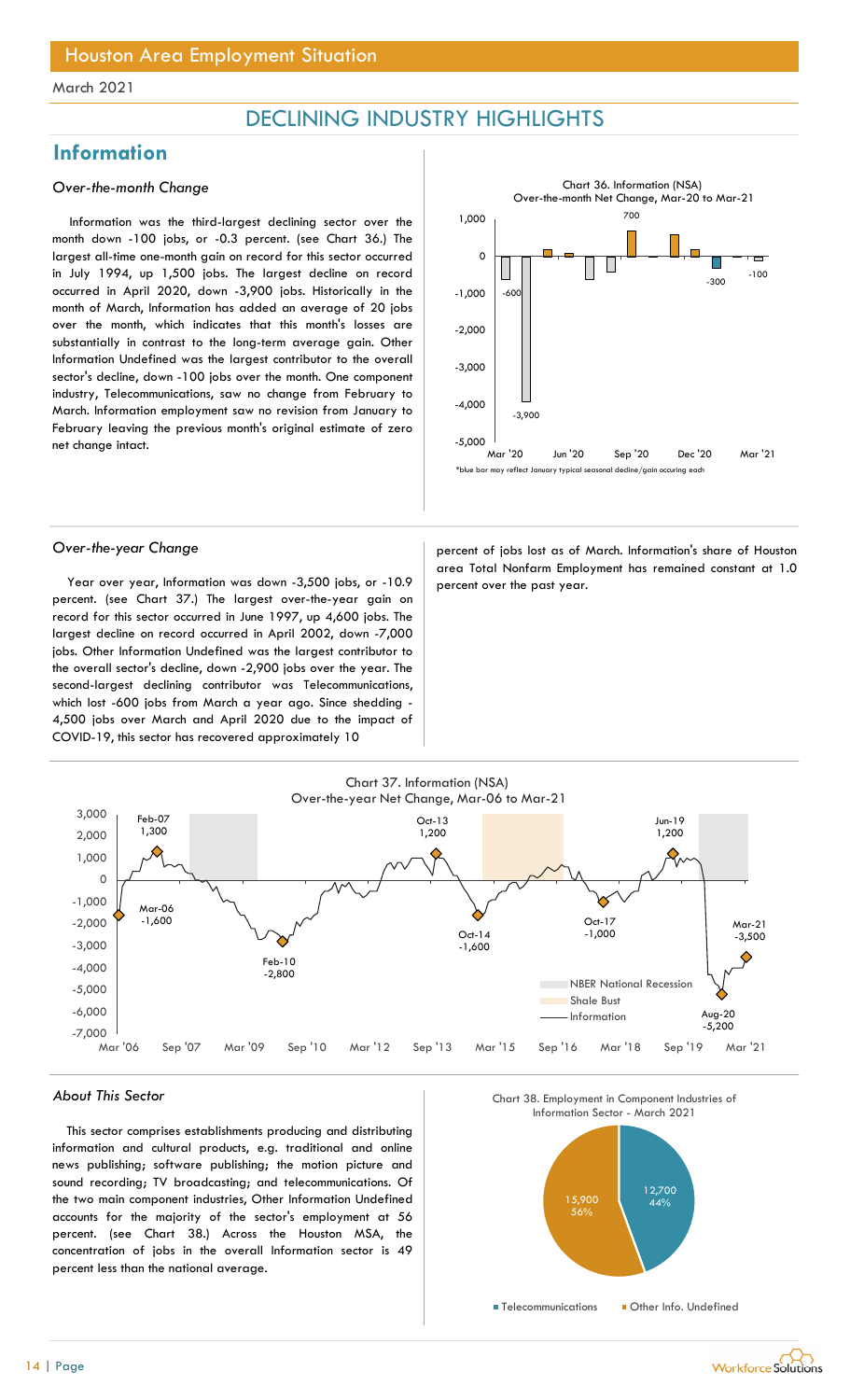## Unemployment Rates

## Not-Seasonally Adjusted

The Houston MSA (not-seasonally-adjusted) unemployment rate stood at 8.0 percent in March, down from February's 8.4 percent and up from 5.5 percent a year ago. This was above the statewide rate of 7.2 percent and above the national rate of 6.2 percent. 271,412 individuals were unemployed in Houston in March, down from February's 283,530 and up from 187,892 in March 2020.



10.6 14.4 8.6 and the contract of the contract of the contract of the contract of the contract of the contract of the co 12.7 8.7 **Samuel Advisory Services Services Contract Contract of Services Contract Contract Contract Contract Contract Contract Contract Contract Contract Contract Contract Contract Contract Contract Contract Contract Con** 14.0  $6 \frac{1}{2}$  $8$  |  $\blacksquare$  $\overline{10}$   $\overline{10}$   $\overline{10}$   $\overline{10}$   $\overline{10}$   $\overline{10}$   $\overline{10}$   $\overline{10}$   $\overline{10}$   $\overline{10}$   $\overline{10}$   $\overline{10}$   $\overline{10}$   $\overline{10}$   $\overline{10}$   $\overline{10}$   $\overline{10}$   $\overline{10}$   $\overline{10}$   $\overline{10}$   $\overline{10}$   $\overline{10}$   $\frac{12}{2}$   $\frac{12}{2}$   $\frac{12}{2}$   $\frac{12}{2}$   $\frac{12}{2}$   $\frac{12}{2}$   $\frac{12}{2}$   $\frac{12}{2}$   $\frac{12}{2}$   $\frac{12}{2}$   $\frac{12}{2}$   $\frac{12}{2}$   $\frac{12}{2}$   $\frac{12}{2}$   $\frac{12}{2}$   $\frac{12}{2}$   $\frac{12}{2}$   $\frac{12}{2}$   $\frac{12}{2}$   $\frac{12}{2}$  14 NBER National Recession 2016  $\overline{16}$   $\overline{16}$   $\overline{16}$   $\overline{16}$   $\overline{16}$   $\overline{16}$   $\overline{16}$   $\overline{16}$   $\overline{16}$   $\overline{16}$   $\overline{16}$   $\overline{16}$   $\overline{16}$   $\overline{16}$   $\overline{16}$   $\overline{16}$   $\overline{16}$   $\overline{16}$   $\overline{16}$   $\overline{16}$   $\overline{16}$   $\overline{16}$  Charl 40. Unemployment Rates U.S., Texas, and Houston MSA (NSA)<br>
March 2001 to March 2021<br>
March 2001 to March 2021<br>
March 2001 to March 2021<br>
These<br>
Shows Mar-03 Mar-05 Mar-07 Mar-09 Mar-11 Mar-13 Mar-15 Mar-17 Mar-19 Ma Chart 40. Unemployment Rates U.S., Texas, and Houston MSA (NSA) March 2001 to March 2021 Shale Bust U.S. Texas Houston MSA

## Seasonally Adjusted

The Houston MSA (seasonally-adjusted) unemployment rate stood at 8.3 percent in February, down slightly from January's 8.4 percent and up from 3.8 percent a year ago. This was above the statewide rate of 6.9 percent and above the national rate of 6.2 percent. 279,295 individuals were unemployed in Houston in February, virtually unchanged, down slightly from January's 279,798 and up from 131,552 in February 2020.

0

2 |  $\blacksquare$ 

 $4 \times 4$ 

Chart 41. Unemployment Rates (SA) U.S., Texas, and Houston MSA February 2021







3.3

3.3

3.1

6.2

7.2

8.0